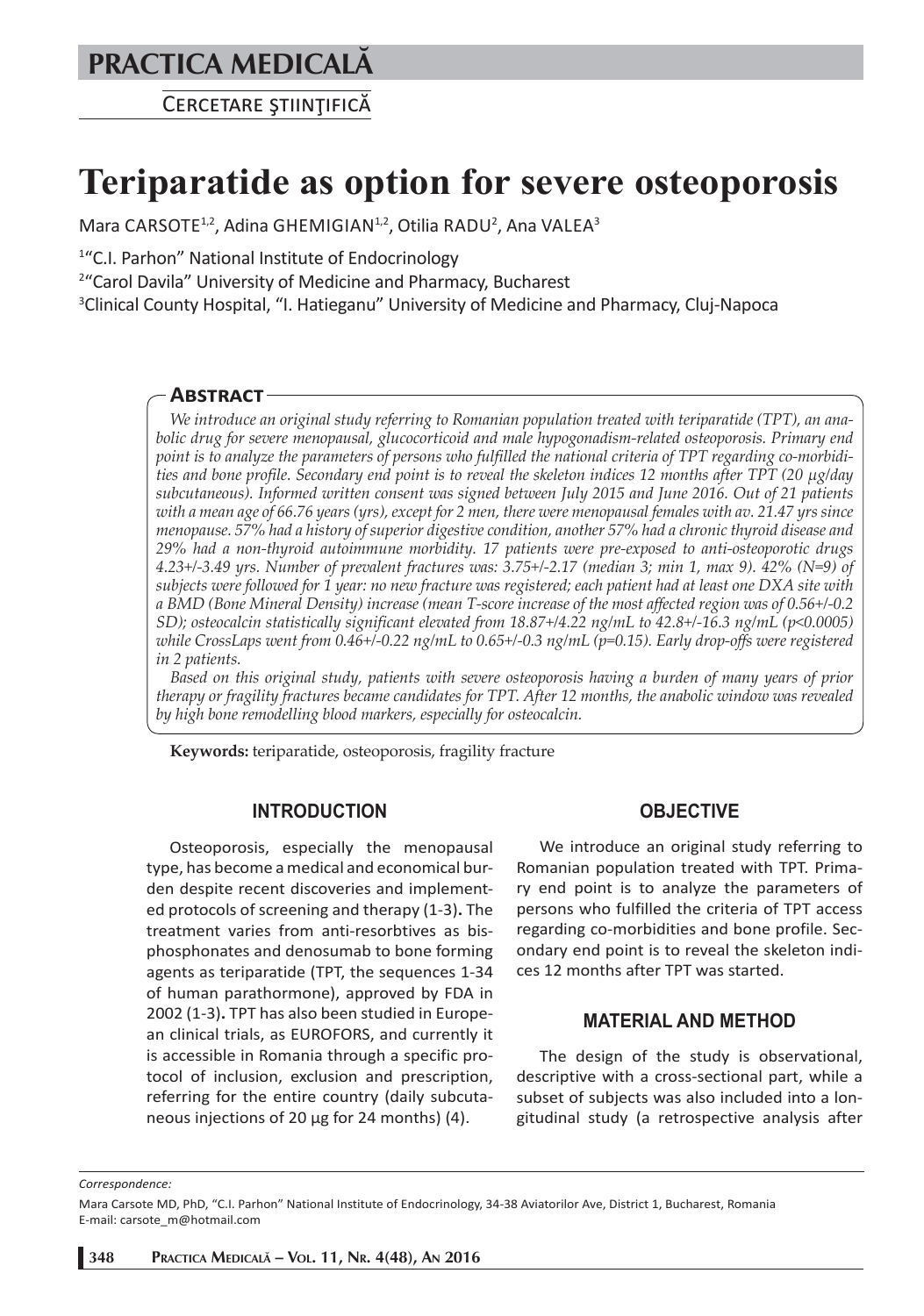12 months since TPT was initiated). TPT was prescribed in 20 μg per day via self-administrated injections. The longest period of time an osteoporotic subject may be treated with TPT is two years, once in a lifetime, without drop offs and resumptions. The inclusion criteria are according to the national recommendations: men and women with severe menopausal, glucocorticoid, and hypogonadism-related male osteoporosis who were previously treated or not with bisphosphonates. The patients with prior specific anti-osteoporotic medication experienced side effects or were non-responders based on loosing Bone Mineral Density (BMD) or having a new fragility fracture or continuing to have low T-score after 5 years of bisphosphonates. The exclusion protocol criteria were hypercalcemia, hyperparathyroidism, primary or secondary bone malignancies, radiotherapy, Paget's disease. The parameters included data provided by anamnesis and personal patients' records (as prior fractures, treatment history, medical and surgical conditions prior to admission). Body Mass Index (BMI) was calculated (kg/sqm). The blood tests were done at baseline: total and ionic calcium, phosphorus, 25-hydroxyvitamin D (25-OH D), parathormone (PTH), bone formation markers (osteocalcin, alkaline phoaspatase and, also, P1NP which was off-protocol), and bone resorption marker CrossLaps. Apart from national requirement, we provided 24-hour urinary calcium measurement. Central DXA (Dual-Energy X-Ray Absorptiometry) was done at least one site (lumbar, femoral neck, total hip) through a GE Lunar Prodigy machine. Profile X-Ray at the lumbar and thoracic level was performed at baseline and after one year. Out of national protocol, all the women had a bilateral mammography done at baseline or within the last six months before inclusion (as well as Pap test). After one year of daily TPT, the bone parameters, DXA, spine X-ray were repeated. In the meantime, the subjects were offered vitamin D and calcium supplements based on individual decision. We used Excel database; descriptive parameters were based on Mean (av.), Median, SD (Standard Deviation), minimum (Min), maximum (Max); statistical significance was at p<0.05. Each patient signed an informed consent regarding the use of their medical records and assays either when they were just enrolled or during follow-up, between July 2015 and June 2016. This is an experience of a single first-prescriber of TPT from a tertiary Romanian centre of endocrinology regardless the fact the patients were followed by different endocrinologists before and after TPT was first administered. The evaluation before one year was also done by the same first prescriber. In cases of drop-offs, a supplementary assessment was performed also at the tertiary endocrinology centre to confirm the reasons of stopping TPT.

# **RESULTS**

Out of 21 included patients, two were men (representing 9.5%). The entire cohort had a mean age of 66.76 years (yrs) (Table 1). The females were all in menopause and had an average period of time of 21.47+/-11.73 yrs since menopause (median of 21 yrs). Mean BMI was 23.66+/-4.73 kg/sqm (median of 24 kg/sqm). The percent of current smokers was 9.5 %; also 9.5% of subjects were under corticotherapy (more than daily 5 mg of prednisone or equivalent for at least three months); 14.28% of patients were obese (with a BMI of at least 30 kg/ sqm). 57.14% of the studied population had a medical history of a superior digestive condition as ulcer or oesophagitis, which did not allowed oral therapy with bisphosphonates. The co-morbidities included: 57% of patients with a thyroid chronic disease (N=12, six of them had multi-nodular goitre, three had hypothyroidism, two had treated hyperthyroidism and one had chronic thyroiditis); 29% (N=6) of all had a non-thyroid autoimmune chronic morbidity (two with ankylosing spondilytis, one with scleroderma, one with thrombocytopenia, one with asthma, and one with psoriasis) (Fig. 1). The baseline bone blood and urinary bone indices are displayed in Table 2 and 3. The inclusion criteria of each patient were classified as "non-responder DXA" meaning an 8% loss of BMD at central DXA per year of non-TPT anti-osteoporotic drug or a T-score of ≤ -3 SD after 5 years or oral/injectable bisphosphonates and "non-responder fracture", meaning the confirmation of a fragility fracture while the patient was treated with bisphosphonates. The distribution of

*TABLE 1. Age distribution at baseline when the TPT (teriparatide) was first administered after adequate evaluation according to inclusion criteria of Romanian protocol (N = 21 subjects)* 

| Age at starting TPT (years) |       |  |  |
|-----------------------------|-------|--|--|
| mean                        | 66.76 |  |  |
| median                      | 64    |  |  |
| stdev.                      | 8.94  |  |  |
| minimum                     | 47    |  |  |
| maximum                     | 83    |  |  |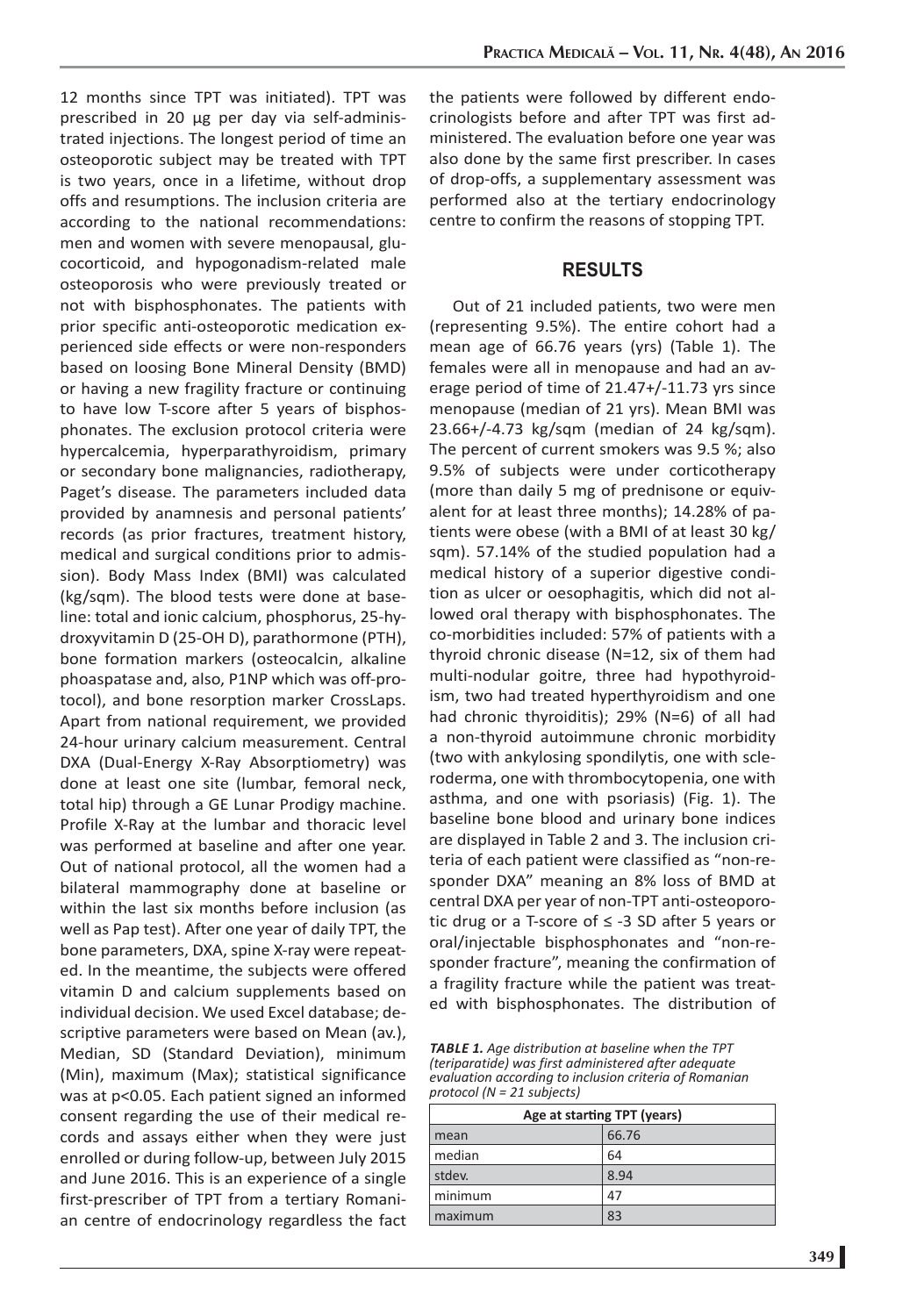| <b>TABLE 2.</b> Baseline bone profile before therapy with teriparatide was initiated; * 25-OH D (25-hydroxyvitamin D) was first |  |
|---------------------------------------------------------------------------------------------------------------------------------|--|
| adjusted to be at least 30 ng/mL before first injection); PTH=parathormone                                                      |  |

|        | <b>Total calcium</b><br>(mg/dl) | lonic calcium<br>(mg/dL) | Urinary calcium<br>$(g/24-h)$ | Phosphorus (mg/dL) | 25-OH D (ng/mL) | $ $ PTH (pg/mL) |
|--------|---------------------------------|--------------------------|-------------------------------|--------------------|-----------------|-----------------|
| l mean | 9.47                            | 4.09                     | 0.14                          | 3.72               | $29.6*$         | 40.262          |
| median | 9.4                             | 4.11                     | 0.11                          | 3.9                | $27.4*$         | 41.12           |
| stdev. | 0.4                             | 0.24                     | 0.1                           | 0.72               | $13.37*$        | 9.17            |
| normal | $8.5 - 10.2$                    | $3.9 - 4.9$              | $0.07 - 0.3$                  | $2.5 - 4.5$        | 30-100          | 15-65           |

*TABLE 3. Bone remodelling markers at baseline (just before therapy with teriparatide was started)*

| <b>Baseline Alkaline</b> | Phosphates $(ng/mL)$ $(ng/mL)$<br>(U/L) | P1NP  | <b>Osteocalcin CrossLaps</b> | (ng/mL)     |
|--------------------------|-----------------------------------------|-------|------------------------------|-------------|
| mean                     | 72.23                                   | 46.40 | 16.39                        | 0.32        |
| median                   | 66                                      | 30.54 | 16.19                        | 0.26        |
| stdev.                   | 27.79                                   | 38.56 | 4.66                         | 0.19        |
| normal                   | 38-105                                  | 15-74 | 15-46                        | 0.226-1.008 |

*TABLE 4. Central DXA assessment when teriparatide was started (N=21) according to each region (GE Lunar Prodigy device)*

|                                          |        | Lumbar Femoral<br>T-score neck T-score T-score | Total hip |
|------------------------------------------|--------|------------------------------------------------|-----------|
| mean                                     | $-3.3$ | $ -2.5$                                        | $-2.28$   |
| median                                   | $-3.3$ | $-2.4$                                         | $-2.2$    |
| stdev.                                   | 0.67   | 0.85                                           | 1.05      |
| non-useful data (no./%) 4 (19%) 2 (9.5%) |        |                                                |           |

*TABLE 5. Changes of BMD (Bone Mineral Density) according to central DXA scan in patients who were treated with teriparatide 20μg/day for a year (N=9)*

| <b>DXA</b> | Lumbar BMD:<br>baseline | Lumbar BMD:<br>12 months | <b>Femoral neck</b><br><b>BMD: baseline</b> | <b>Femoral neck</b><br><b>BMD: 12</b><br><b>months</b> | Total hip BMD: Total hip BMD:<br><b>baseline</b> | 12 months |
|------------|-------------------------|--------------------------|---------------------------------------------|--------------------------------------------------------|--------------------------------------------------|-----------|
| mean       | 0.792                   | 0.861                    | 0.702                                       | 0.760                                                  | 0.734                                            | 0.758     |
| Imedian    | 0.795                   | 0.873                    | 0.729                                       | 0.765                                                  | 0.735                                            | 0.781     |
| stdev.     | 0.065                   | 0.087                    | 0.117                                       | 0.109                                                  | 0.161                                            | 0.166     |
| $ p$ value | 0.09                    |                          | 0.3                                         |                                                        | 0.7                                              |           |



*FIGURE 1. The cardiovascular and neurologic conditions of the enrolled patients treated with teriparatide (N=21)*

subjects according to these adapted criteria is displayed in Fig. 2. Seventeen patients had a history of different medication for osteoporosis until TPT was initiated (vitamin D and calcium are not included) (Fig. 3)**.** The prior anti-osteoporotic drug time was 4.23+/-3.49 yrs (median 3 yrs; min 0; max 14 yrs). The number of prior fractures was 3.75+/-2.17 (median 3; min 1,



- non-responder DXA = 8% BMD loss/year or T-score ≤ -3 SD after 5 yrs of biophosphonates
- non-responder fracture = fragility fractures under biophosphonate therapy



max 9). Only 14% of patients did not have vertebral fractures (N=3). Each vertebra and rib was considered separately if the confirmation of the fracture (of different severity) was done. Apart from spine X-Ray, it was necessary, for the positive and differential diagnosis, to perform whole body bone scintigram and/or computer tomography of different sites in one third of cases with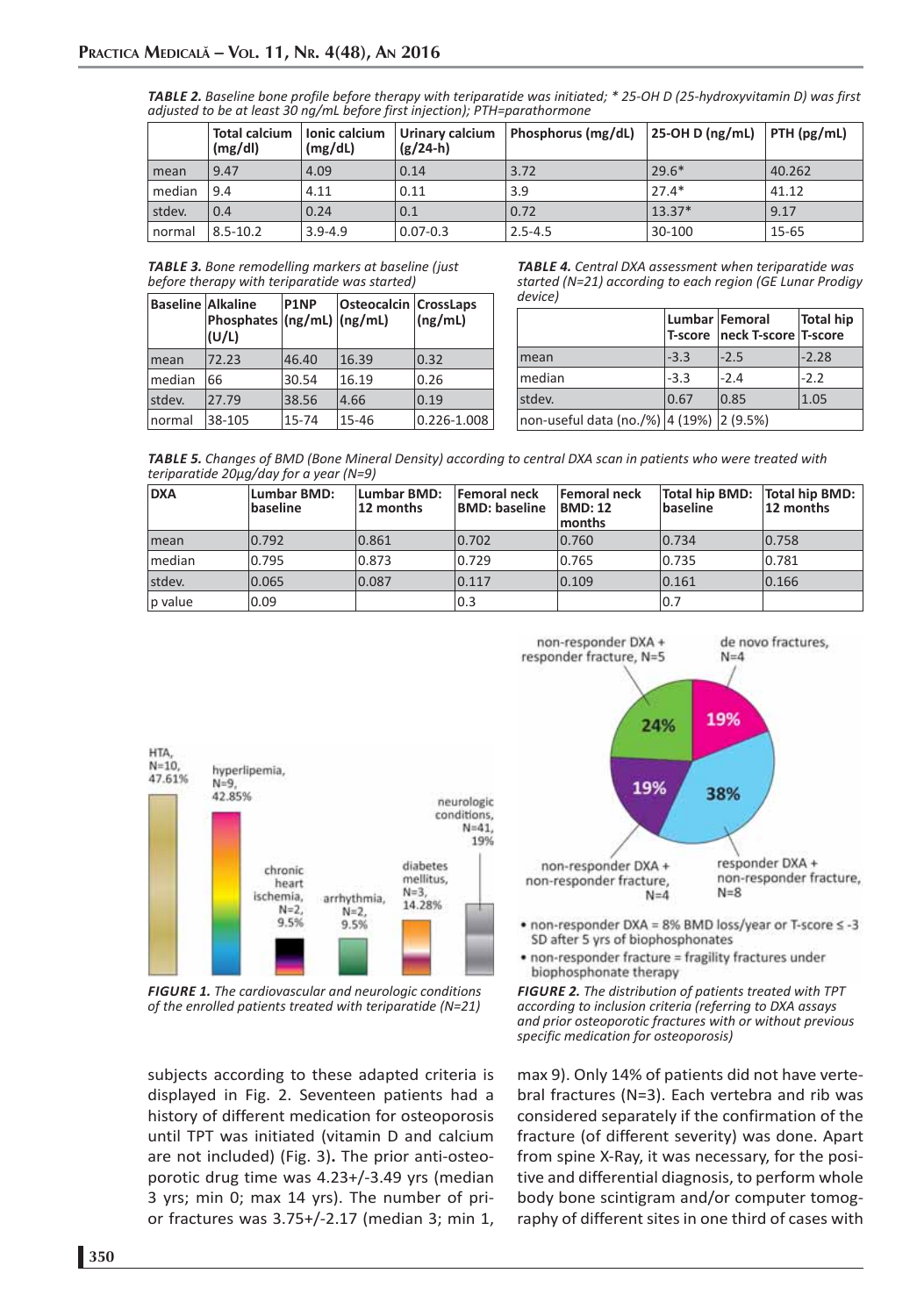

*FIGURE 3. The prior therapy with specific anti-osteoporotic drugs in patients who were included to be treated with teriparatide (N=17)*



*FIGURE 4. DXA changes after one year of teriparatide according to each site; nine patients were followed, but one patient did not have usable lumbar DXA for recording while another had bilateral hip prosthesis, so femoral neck/total hip BMD (Bone Mineral Density) and associated T-score were not available* 



an individual decision. All the patients had at least one central DXA site with a T-score of ≤ -2.5, and up to one fifth of subjects had at least one non-interpretable DXA situs due to fracture damage or severe coxarthrosis (Table 4). After one year, the re-analysis was done for 9 (42%) subjects. No new fracture was registered and each patient had at least one DXA site with a BMD increase. The mean increase of T-score regarding the most affected region was of 0.56+/- 0.2SD (median of 0.6 SD). For these subjects, BMD changes did not reach statistically significance except for a tendency for lumbar spine (Table 5, Fig. 4). Bone remodelling markers were initially very high or suppressed if the patients

were pre-treated (Fig. 5). After 12 months of daily TPT, osteocalcin statistically significant increased from 18.87+/4.22 ng/mL (median of 16 ng.mL) to 42.8+/-16.3 ng/mL (median of 40.87 ng/mL), with p<0.0005 but not CrossLaps from 0.46+/-0.22 ng/mL (median of 0.22 ng/mL) to 0.65+/-0.3 ng/mL (median 0.3 ng/mL) with p=0.15 (Fig. 6). Early drop-offs were registered in two patients: one female of 83 years who accused non-specific heart beat complains after 3 months of TPT remitted when TPT was stopped and one male of 63 years who complained of vertigo, dizziness, nausea and muscle pain (after 2 months of TPT) which stopped when TPT was no longer administered.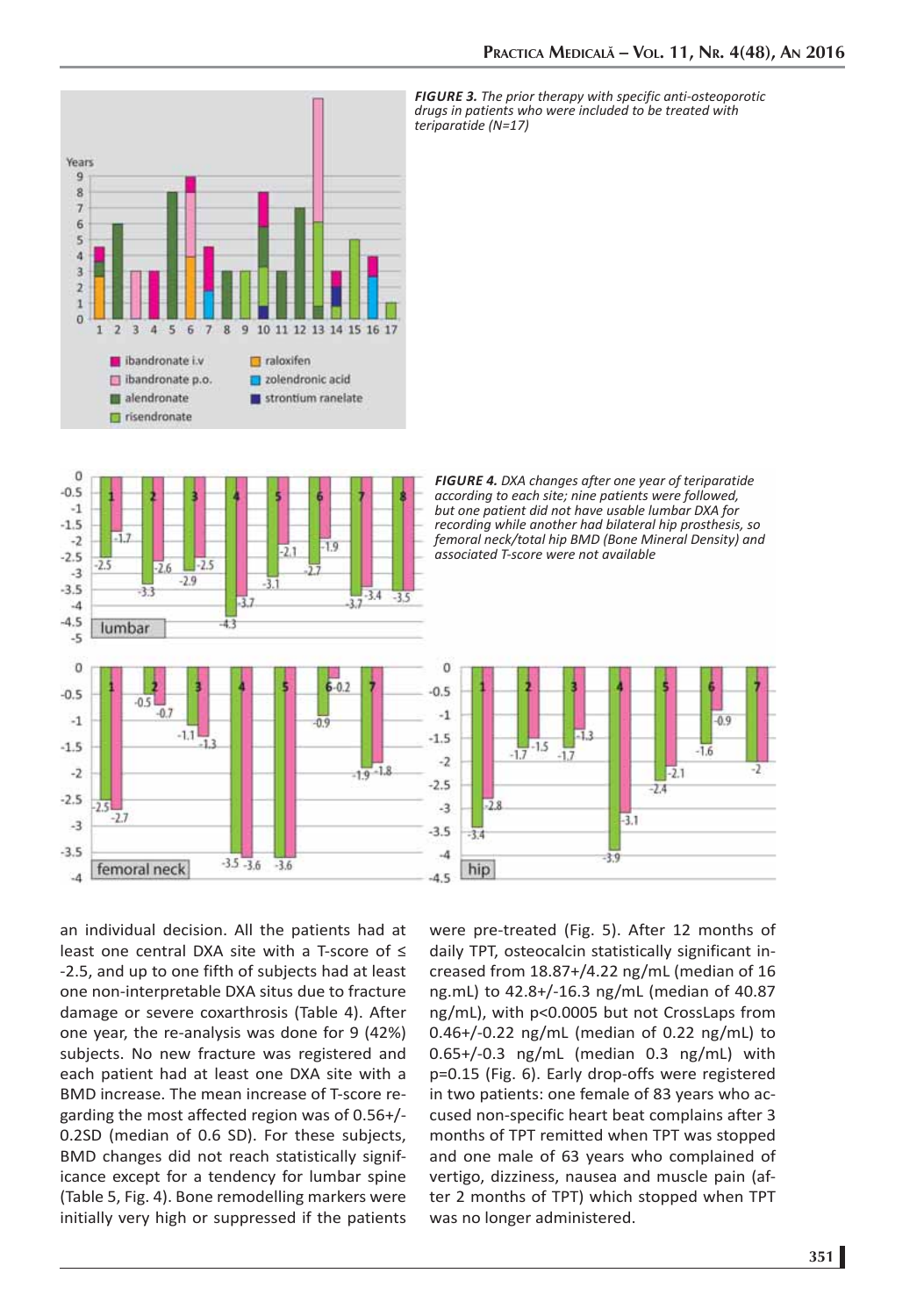



*FIGURE 5. The bone remodeling markers at the beging of teriparatide therapy: osteocalcin as bone formation and CrossLaps as bone resorption; red frame represents the normal interval; yellow arrow represents supresed values on some of the patients priorly treated with anti-resorptives (N=21)*

#### **DISCUSSION**

To our knowledge, this study is one of the first of its kind referring to real life medicine for Romanian population in accordance to criteria of TPT prescription that were introduced almost two years ago in current form and are restricted to endocrinologists. The limits of the study are small sample size, single first-centre experience, the difficulty of interpreting the drop-offs,

the need for completing the 24 months protocol. However, overall, a population with a long medical history of anti-osteoporotic drugs, multiple fractures and severe T-score became candidate for TPT. Moreover, a consistent number of patients had non-interpretable DXA sites due to co-morbidities. As non-bone pathology, we mention upper digestive chronic diseases that interfere with oral drugs as bisphosphonates. The fact than more than one half of the patients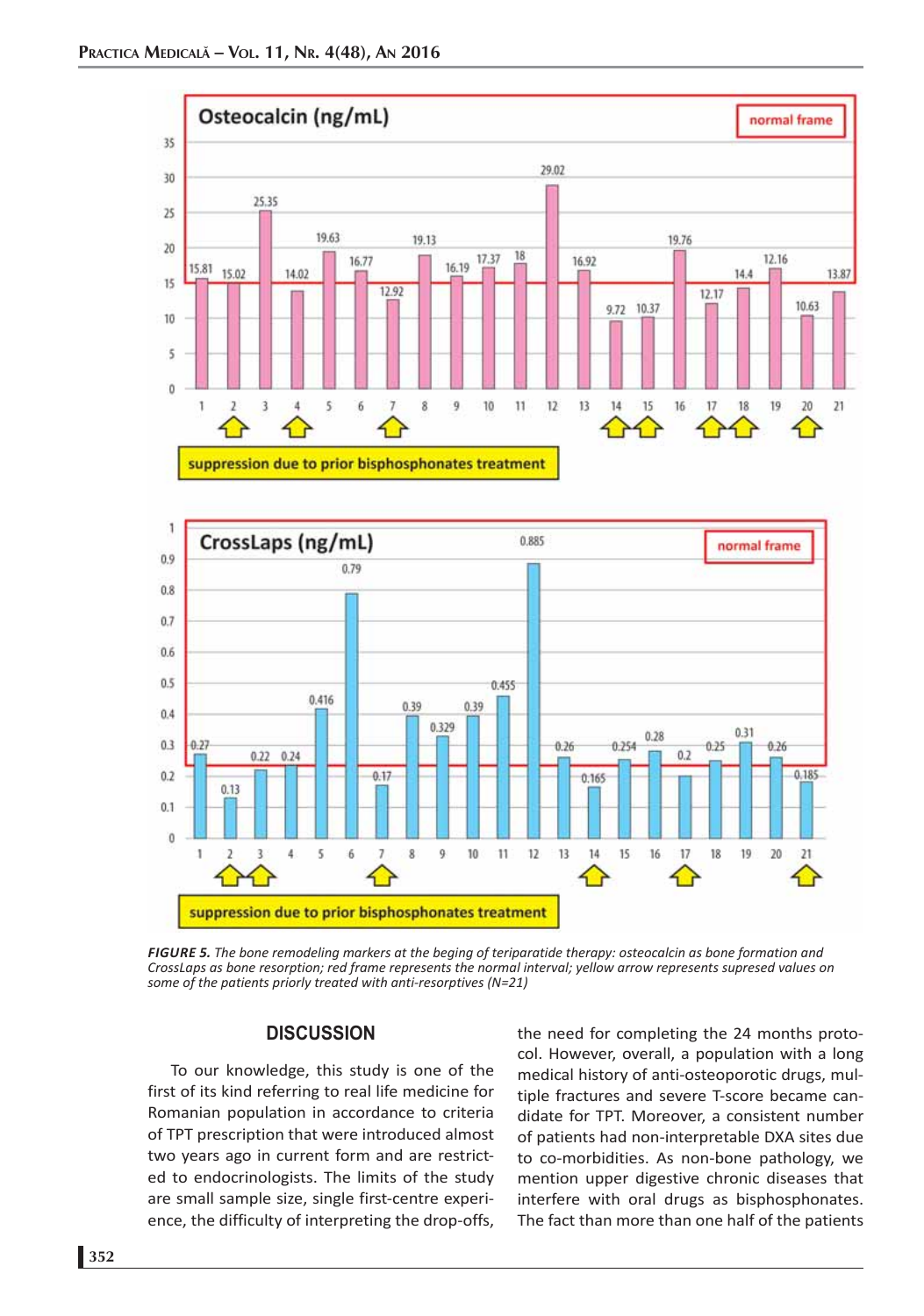

*FIGURE 6. The bone turnover markers of each patient treated with teriparatide 20 μg per day, 12 months; red frame represents the normal interval (N=9)*

had either abnormal thyroid ultrasound or TSH at some moment is related mostly to routine endocrine assays for a tertiary centre rather than skeleton anomalies background. The analysed data after one year of TPT pointed a BMD improvement (each patient became its self control) and the most interesting aspect is reaching the anabolic window due to osteocalcin values (5).

## **CONCLUSION**

Based on our observations, patients with severe osteoporosis having a burden of many years of prior therapy or fragility fractures became candidates for teriparatide. After one year, no new fracture was seen, with a BMD increase and a statistical significant bone formation osteocalcin elevation, accordant to anabolic action.

**Acknowledgement**: We thank the patients and our co-workers who helped up with patients' selection and investigations.

**Conflict of interest**: The study is independent of any bias, material benefits or pharmaceutical company. MC has been a speaker for Eli Lilly Romania within the last 12 months.